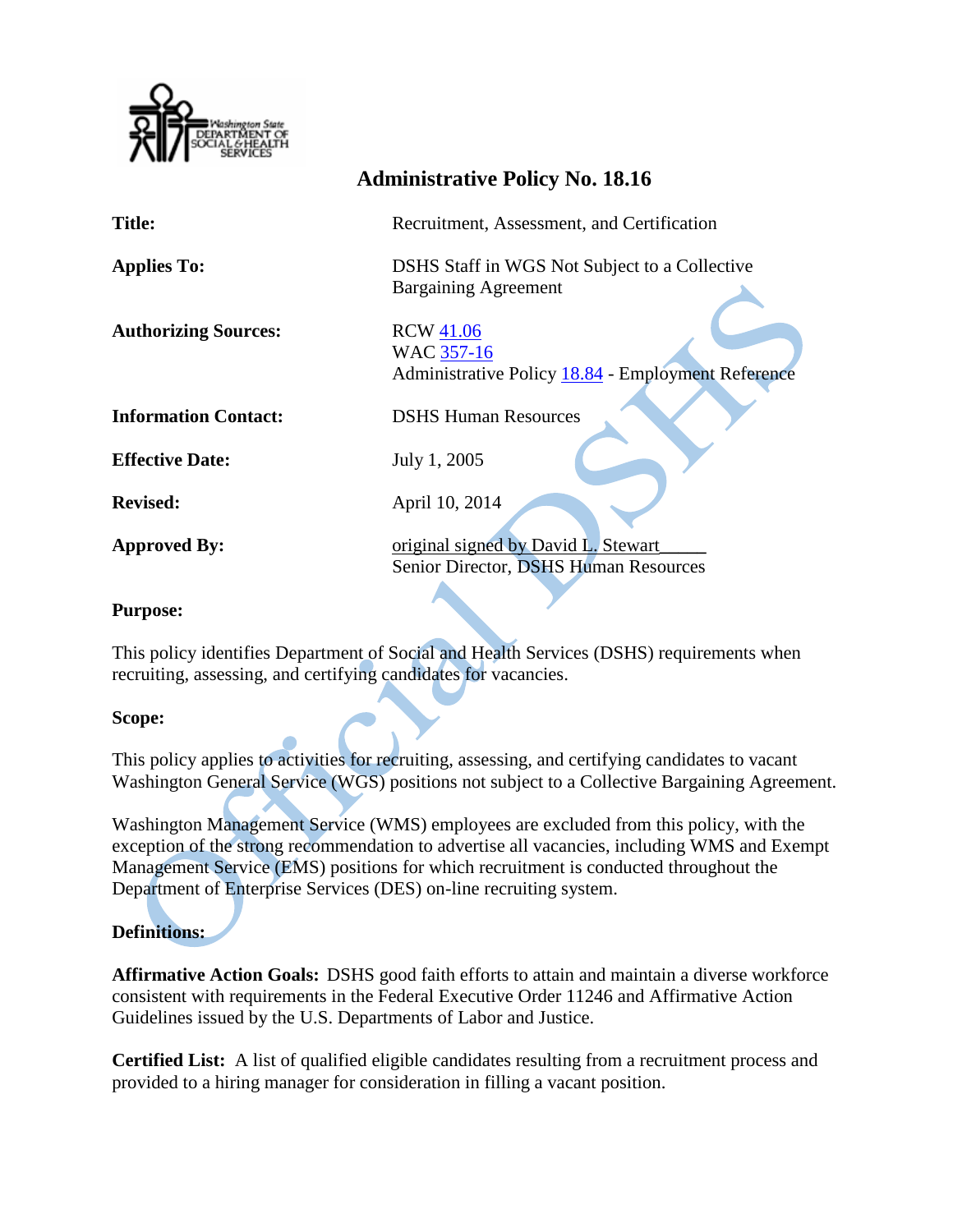Administrative Policy No. 18.16 February 14, 2014 Page 2

**Under Representation:** Occurs when there are fewer affirmative action candidates in a particular job group than would reasonably be expected based on the availability of the affirmative action group members in the labor pool.

# **Policy:**

Appointing authorities and their designees will use the DES sponsored on-line recruiting system to recruit for vacant Washington General Service positions to be filled with a permanent appointment.

- 1. Agency managers are encouraged to use the on-line system to fill non-permanent and oncall positions.
- 2. An employee's appointment may be converted from a non-permanent appointment to a permanent appointment if the vacancy was initially advertised in the automated recruiting system, and the employee's name was placed on the certified list provided to the hiring manager for consideration.

Appointing authorities and their designees are strongly encouraged to use the on-line recruiting system to advertise WMS and EMS vacancies.

Using the state-wide on-line recruiting system does not preclude advertising vacancies through other venues.

# **A. Recruitment**

- 1. The appointing authority or designee, in collaboration with DSHS Human Resources, shall determine the organization's specific recruitment needs.
- 2. The job posting must clearly describe the required skills and abilities necessary to successfully perform the essential functions of the position, based on information in the current Position Description Form (PDF). The screening exams or questions must be based on the duties and qualifications described in the PDF approved by staff of the HRD Classification and Compensation Unit.
- 3. Public recruiting announcements must be posted on the official statewide DES recruiting website for a minimum of seven calendar days. All recruitment announcements must be accessible to internal and external job seekers. DSHS Human Resources may grant an exception when unusual business needs are identified. The exception will be documented in the recruitment file of record.
- 4. Under represented applicants will be certified under Section C of this policy.
- 5. When considering agency promotional candidates, DSHS is considered a single organizational unit.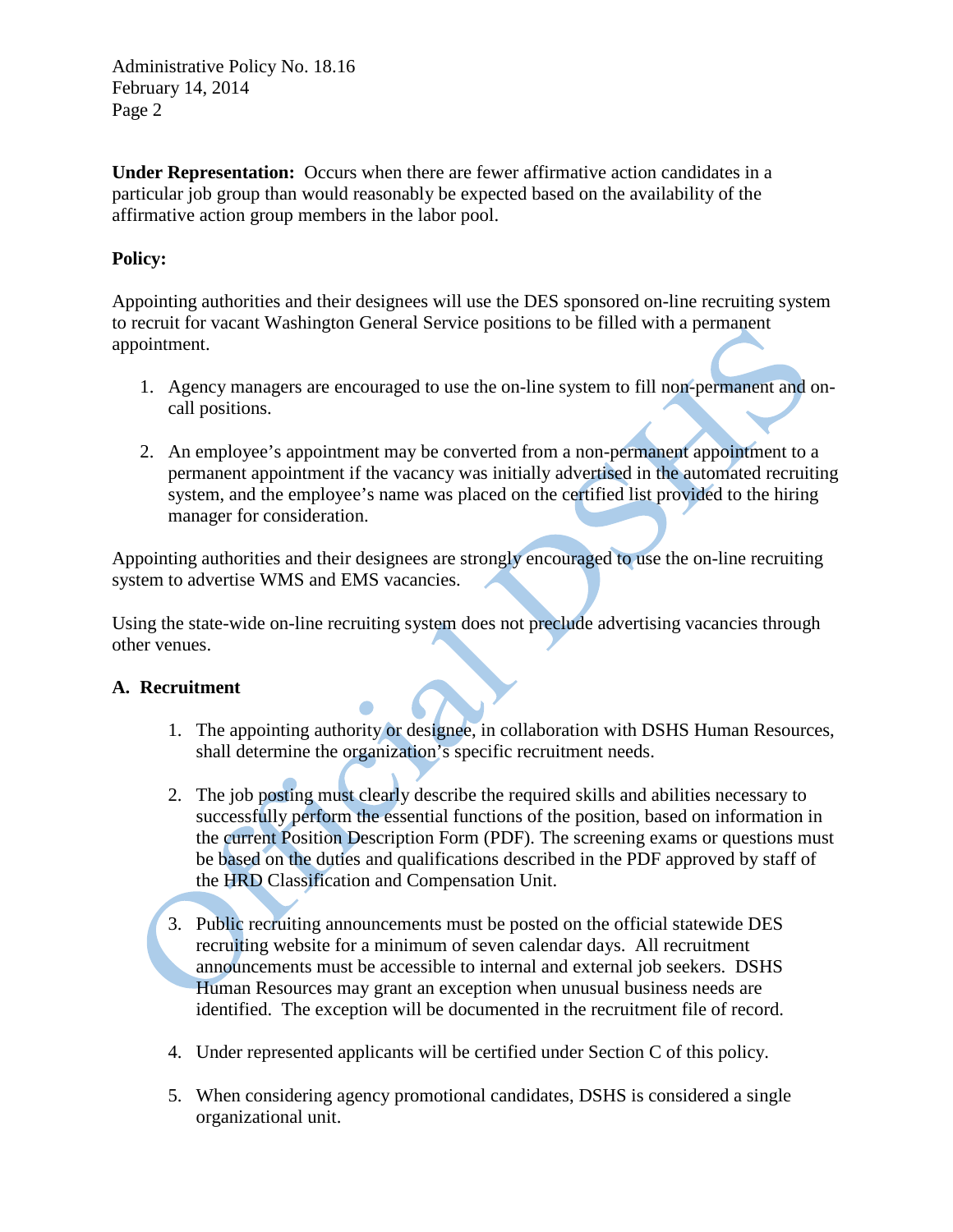Administrative Policy No. 18.16 February 14, 2014 Page 3

### **B. Screening Tools**

- 1. The appointing authority or designee, in collaboration with DSHS Human Resources, may use screening methods he/she determines are best to:
	- a. Manage the number of eligible applicants to be considered or admitted to an examination when the number of applicants is anticipated to exceed the applicant pool necessary to attract satisfactory candidates.
	- b. Evaluate candidates' competencies to perform the duties and responsibilities of the vacant position.
- 2. Screening methods must be based on job analysis and may include, but are not limited to:
	- a. Reviewing profiles and résumés'
	- b. Interviewing applicants
	- c. Developing supplemental questionnaires to gain additional applicant information
	- d. Asking candidates to perform an essential function as part of the interview process
- 3. A person with a known disability may be asked to demonstrate how he/she would perform specific essential functions of the position.
- 4. Examinations may be conducted based on the PDF signed by a Classification and Compensation Specialist to determine whether candidates possess the competencies needed to successfully perform the duties of the position.
	- a. Examinations may include questions attached to a job posting, skills-based testing, supplemental questionnaires, written tests, or a scored competitive written, oral, or performance test administered as part of a position-specific hiring process.
	- b. The examination must be administered uniformly to all job seekers unless a reasonable accommodation for the examination process has been requested and granted.
	- c. The published job posting must include information regarding the procedure for requesting accommodation.
		- i. A job seeker requiring reasonable accommodation in the examination process is responsible for requesting the reasonable accommodation.
		- ii. The appointing authority or designee is responsible for providing the reasonable accommodation unless it can be demonstrated the accommodation will cause undue hardship.
		- iii. The appointing authority or designee must consult with DSHS Human Resources to determine undue hardship.
	- d. Examination responses must be ranked using a consistent rating or scoring procedure that rates job-related competencies identified through job analysis.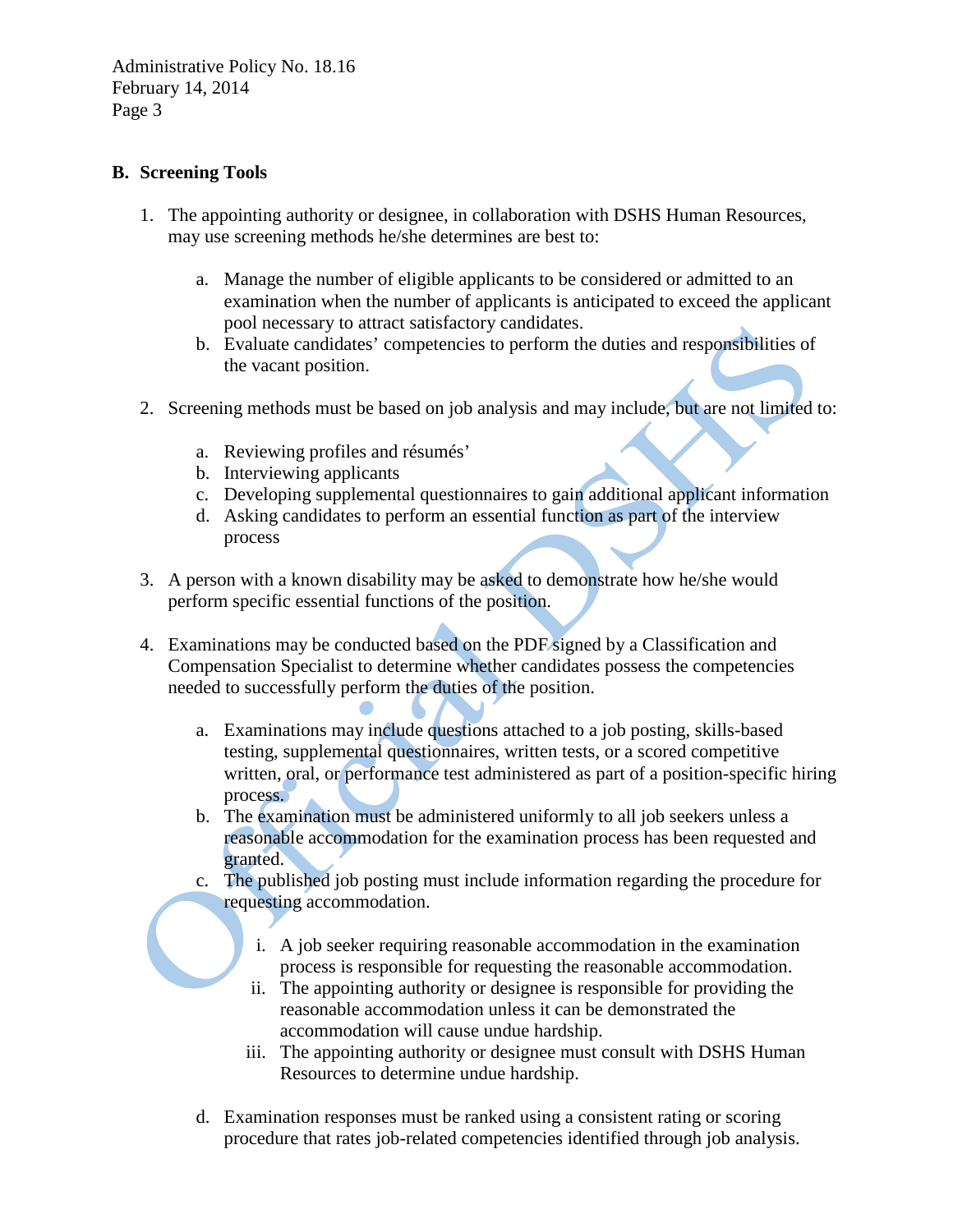- e. Applicant questionnaire or examination scores must be accessible through their DES job seeker profile.
- f. An applicant or candidate may request DSHS Human Resources to re-evaluate his or her questionnaire or examination results. The request to review must be submitted to the Senior Director, DSHS Human Resources, within 20 calendar days of the recruiter making the score available to the candidate.
- 5. If a scored questionnaire or examination is used prior to certifying candidate names under RCW [41.04.010,](http://apps.leg.wa.gov/RCW/default.aspx?cite=41.04.010) veteran's preference points will be applied to all qualified veterans. If no scored questionnaire or examination is used prior to certification, all candidates meeting the criteria in a., b., and c. below must be referred to the appointing authority or designee under RCW [73.16.010,](http://apps.leg.wa.gov/RCW/default.aspx?cite=73.16.010) as long as the candidate meets the competencies and other position requirements:
	- a. Eligible veterans
	- b. Surviving spouses of eligible veterans
	- c. Spouses of honorably discharged veterans who have a service connected permanent 100% disability
- 6. An appointing authority or designee may end consideration of an eligible job seeker at any time during the assessment process for job-related reasons including, but not limited to:
	- a. Lack of required competencies
	- b. Failure to provide required licenses or certifications
	- c. Failure to provide proof of education
	- d. Failure to pass background checks
	- e. Providing false information
	- f. Failed or unsatisfactory reference check

Job seekers removed from consideration for position specific-reasons may remain eligible for consideration to other positions.

# **C. Certifications**

- 1. Before making a job offer, an appointing authority or designee may cancel the requisition and grant an administrative transfer, voluntary demotion, or elevation within DSHS to a permanent employee. Appointing authorities may consider these requests:
	- a. The permanent employee must have the skills and abilities required to perform the duties of the position.
	- b. Employees desiring a transfer, voluntary demotion or elevation will initiate a request in writing.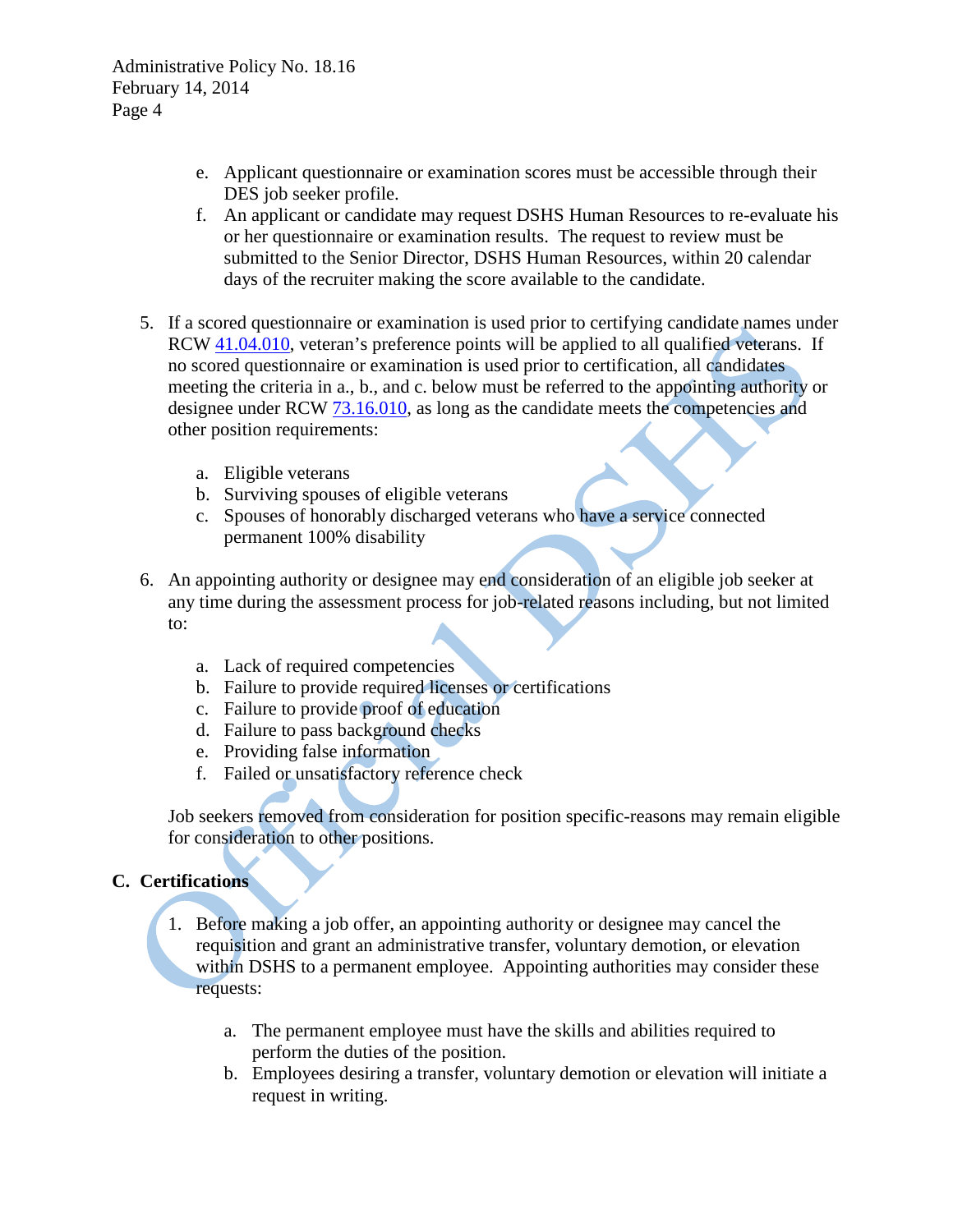Administrative Policy No. 18.16 February 14, 2014 Page 5

- 2. A permanent employee interviewing for a transfer, demotion, or elevation will receive written notice of the hiring decision.
- 3. All candidates must have the position specific skills and abilities to perform the duties of the position. Certified candidates are identified based upon criteria such as identified skills and abilities, questions and questionnaires attached to the recruitment announcement, proctored examinations, scored or un-scored examinations, performance examinations, verification of credentials, and review of profiles and/or resumes.
- 4. Recruiters will develop a certified list, ranked by screening tool results, from the pool of eligible candidates who have:
	- a. The position specific skills and abilities, and
	- b. Successfully passed the appropriate questionnaires or examinations
- 5. All eligible candidates on the DSHS internal layoff list who appear to meet the required skills and abilities, based on available information, will be certified. The appointing authority or designee will determine if the candidate meets the required skills and abilities.
	- a. All eligible internal layoff candidates must be considered
	- b. Eligible internal lay-off candidates will be contacted in order of seniority
	- c. The most senior candidate on the DSHS internal layoff list with the required skills and abilities and who has indicated geographic availability will be appointed to the position
- 6. If no names are on the internal layoff list, the recruiter will certify up to 20 names for further consideration. If the number of statewide layoff candidates exceeds 20, all statewide layoff candidates who satisfy the competencies position specific skills and abilities, and other position requirements must be certified.
	- a. Up to 75% of those candidates will be "Internal" candidates comprised of statewide layoff, agency promotional, internal transfers, and agency voluntary demotions.
	- b. The remaining 25% of the certified list will include "External" candidates to include, but not limited to, statewide promotional, statewide transfer, statewide voluntary demotion, higher education, and open competitive.
	- c. If there is a tie for the last position on the certification for either promotion or other candidates, up to ten (10) additional tied candidates may be included. The certification may be supplemented with additional tied candidates to replace candidates who waive consideration with like candidates from the original pool.
- 7. The appointing authority or designee may consider employees in the General Government Transition Pool (GGTP) who have skills and abilities to perform the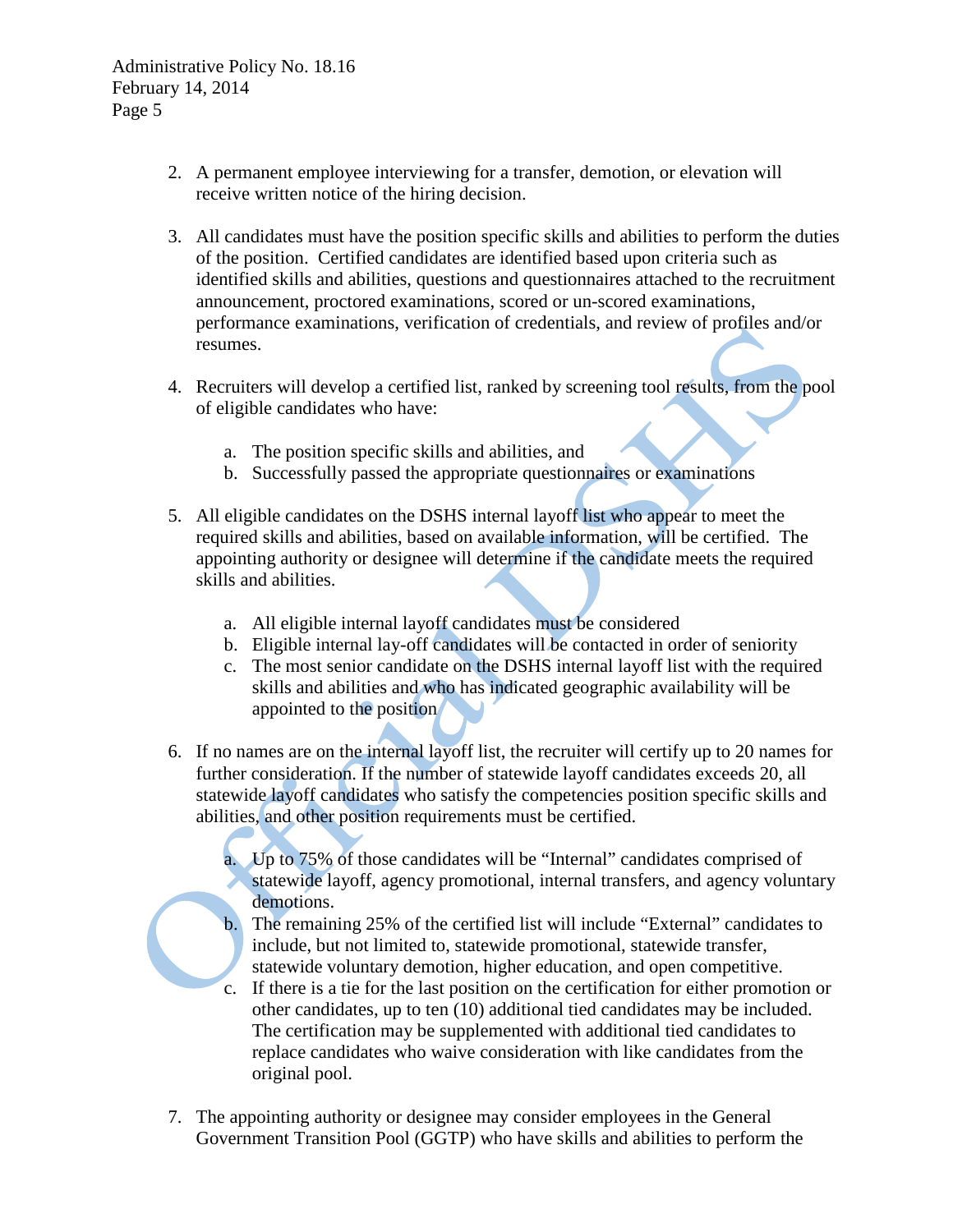duties of the vacant position when the certified pool contains eligible candidates other than candidates from the internal or statewide layoff list, or internal promotional, transfer, or voluntary demotion candidates**.**

- 8. If the certified candidate pool does not contain at least three affirmative action candidates, the recruiter may add up to three affirmative action candidates to the certification. Candidates will be certified based on score within the underrepresented applicants.
- 9. When recruiting for multiple positions, the recruiter may add up to five additional internal candidates and up to five additional external candidates to the certified list for each additional position.
- 10. Appointing authorities or designees will consider all eligible candidates certified.
- 11. Applicants seeking reemployment up to two years after a disability separation under WAC 357-46-160 may request to have their name certified after other eligible agency candidates.
- 12. Before making a job offer to the preferred candidate, the hiring manager must conduct reference checks as outlined in [Administrative Policy 18.84 -](http://hrd.dshs.wa.gov/Top_Toolbar/Guidlines_and_Best_Practices/Guidlines_Best_Practices.htm) Employment [Reference](http://hrd.dshs.wa.gov/Top_Toolbar/Guidlines_and_Best_Practices/Guidlines_Best_Practices.htm) and [Reference Checking Guidelines.](http://hrd.dshs.wa.gov/Top_Toolbar/Guidlines_and_Best_Practices/Guidlines_Best_Practices.htm)

#### **D. Promotions**

Eligible promotional candidates are certified as "internal" candidates following internal layoff candidates.

- 1. An employee may be considered an internal candidate if he or she has:
	- a. Attained permanent status in DSHS employment
	- b. Left a permanent DSHS position to accept a project or non-permanent appointment with another agency
- 2. Probationary employees do not qualify as promotional candidates and are certified as "external" candidates.
- 3. An employee must be granted leave with pay when scheduled to take a state examination or participate in an interview during scheduled work hours when the position is with a state agency, higher education institution, or related higher education board.
	- a. The request must be approved in advance by the supervisor or other person in the employee's chain-of-command.